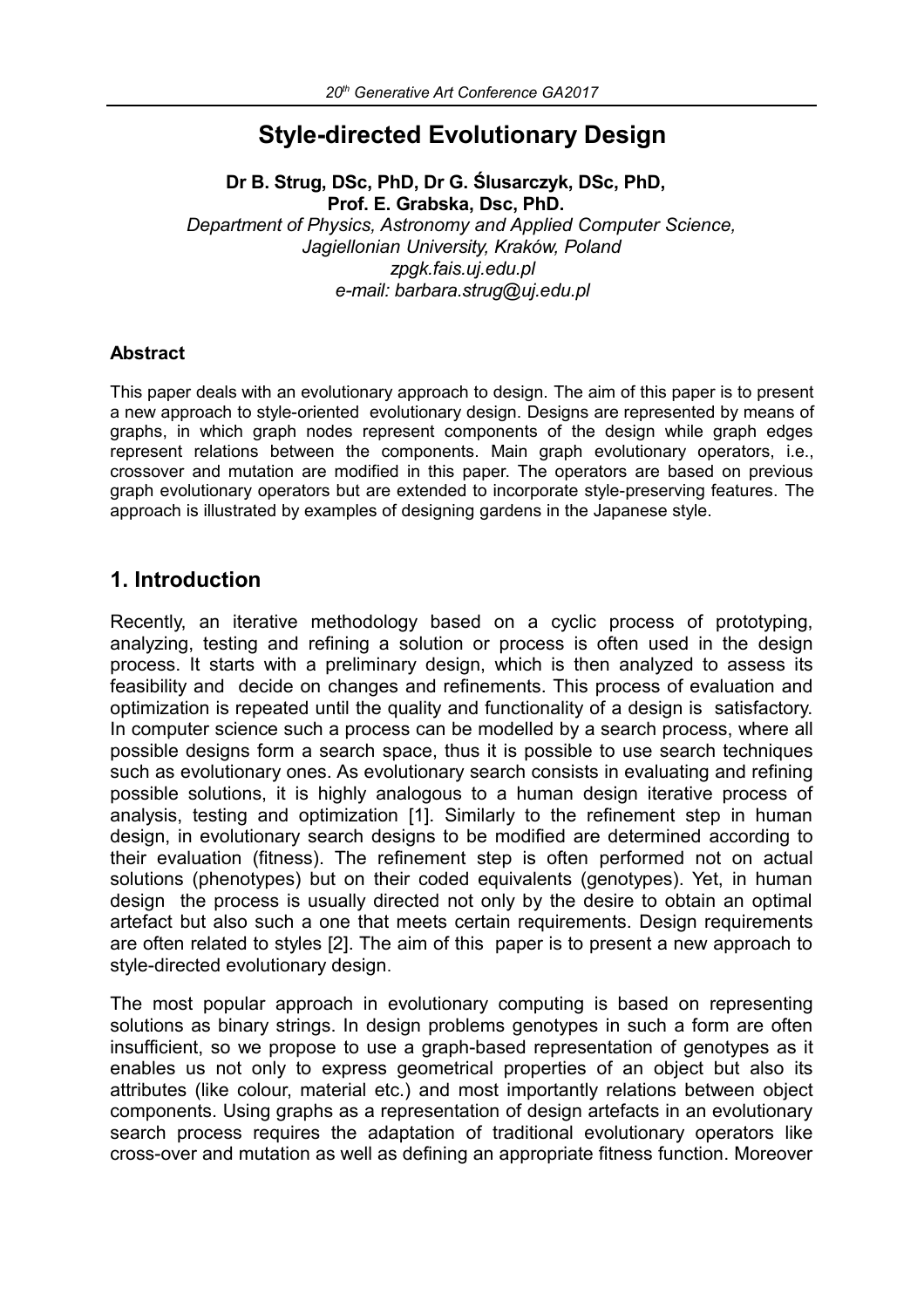these operations have to take into account the desired\required style of the artefact being designed. As the graphs selected to be transformed by these operators during the evolution and their structures are not known a priori, the operators must be defined in a way which allows for a dynamic computation of resulting graphs. In our approach a cross-over operation can only exchange subgraphs, while mutation affects local and global attributes as well as the graph structure (by adding or deleting subgraphs). Moreover a mutation operator is designed in such a way that it only allows changes within a range suitable for a given style of designs. A fitness function is specified in such a way that it prefers solutions adhering to the rules of a given style. The approach is illustrated by examples of designing gardens in different styles.

# **2. Evolutionary Design**

As mentioned in the introduction the design process can be modelled by a search process. As evolutionary search consists in evaluating and refining possible solutions it can be seen as analogous to a human design iterative process of analysis, testing and optimization [1,3,5,7]. That is the refinement step in human design, which is based on earlier analysis and testing, can be modelled in evolutionary search by transforming designs according to their evaluation calculated by the so called fitness function. In many types of evolutionary search the refinement step is often performed not on actual solutions (called *phenotypes*, which in this paper are designs) but on their coded equivalents (called *genotypes*).



 *Fig.1 An example of a garden in Japanese style*

In many optimization problems being solved with an evolutionary approach a binary coding is used, i.e. the actual solutions are represented by binary strings [1,3,5,7]. Yet in design problems they are usually insufficient as representing not only geometrical properties of an object, but also its other attributes (like colour, material etc.) and relations between object components is hard to achieve in a string form.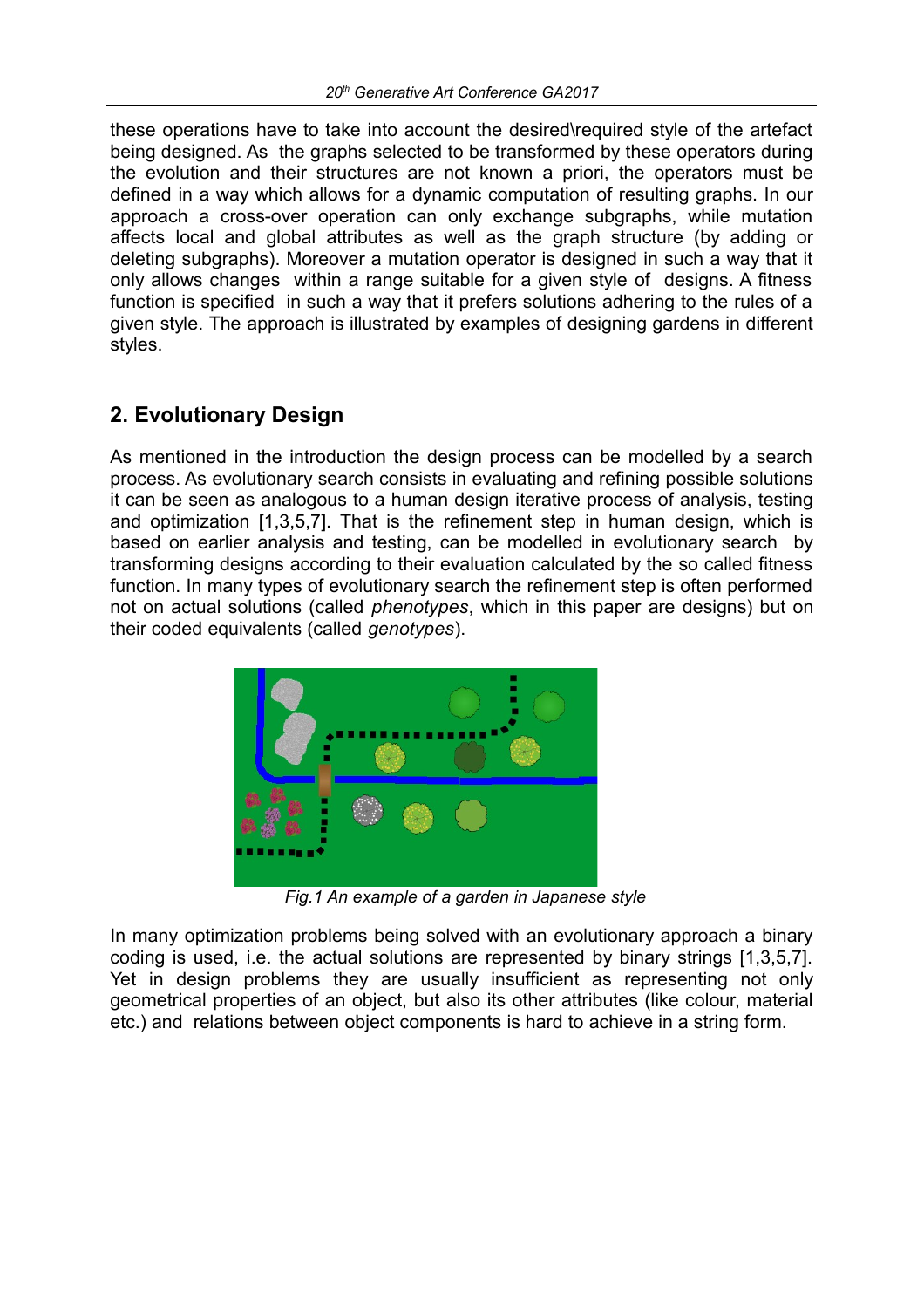The representation of objects used in CAD problems like boundary representations, sweep-volume representations, surface representations or CSG (constructive solid geometry) [6] allow only for the "coding" of geometry of an object being designed and do not take into account the inter-related structure of many design objects, i.e. the fact that parts (or components) of an object can be related to other parts in different ways. Such a structure is usually represented as a graph [4,8].

# **3. Graph-based representation of designs**

In CAD problems the knowledge about a design object can be expressed in a formal machine readable format. Such a format has to be on one hand well structured and machine readible, but at the same time rich enough to capture geometrical, numerical and relational properties of an object.



*Fig.2 A graph representation of a garden from Fig.1*

In this paper directed labelled graphs are used to represent design drawings. Graph nodes represent components (parts) of the object being designed, while edges express relations between them. Nodes are labelled by names of components (or types of components) and edges are labelled by names of relations between them.

In case of garden design the nodes are labelled by the names of the elements of the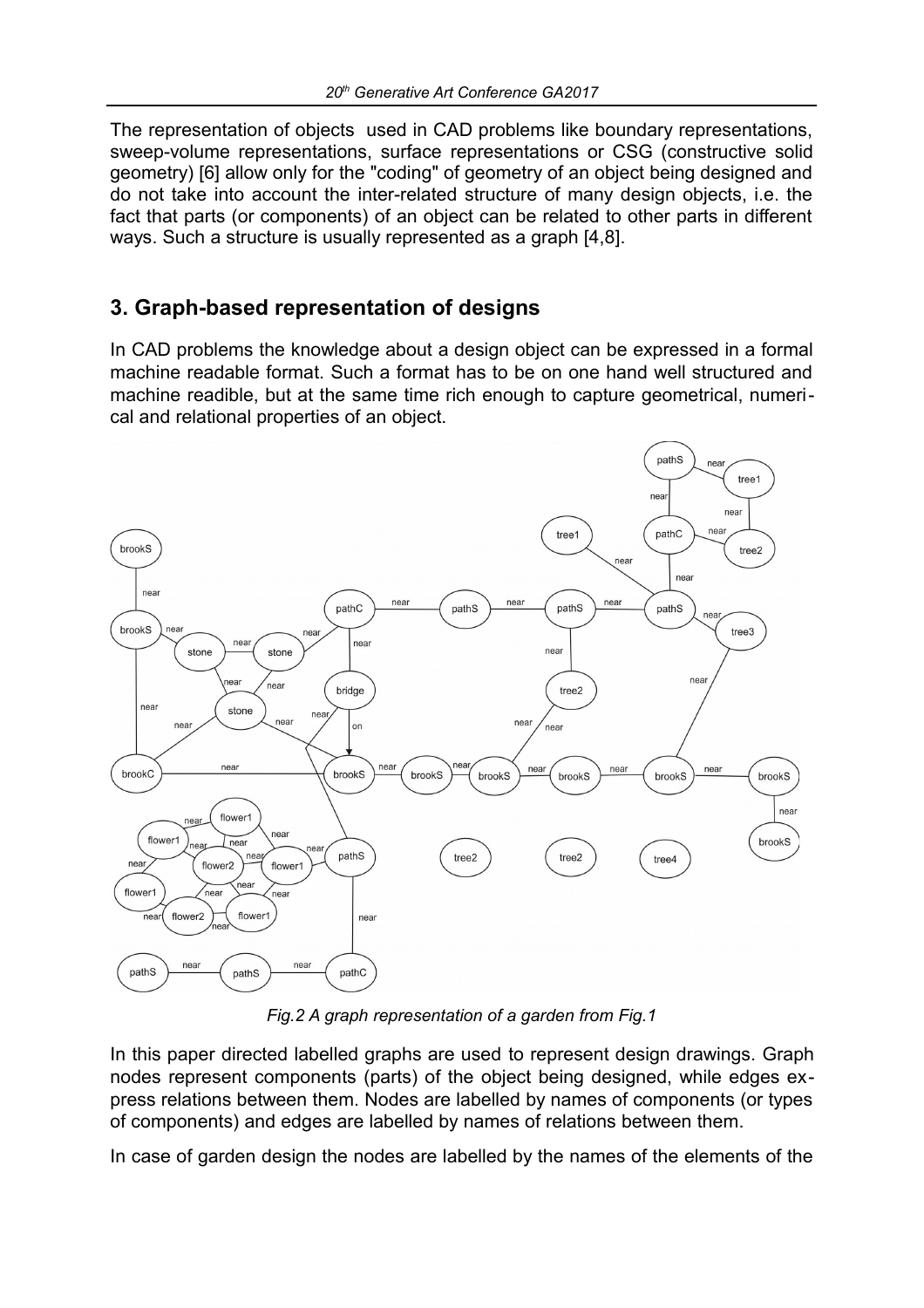garden and the relations can be both directed and undirected. The edges representing the adjacency relation are undirected and labelled *near*, while edges representing the being above relation are directed and labeled *on*.

In Fig. 2 a graph representing the garden design presented in Fig.1 is shown. Nodes labelled *tree1*, *tree2*, *tree3* and *tree4* represent different species of trees, nodes labelled *flower1* and *flower2 -* flower clumps composed of two kinds of flowers. Nodes labelled *stone* represent a group of three stones and nodes labeled *pathS, pathC, brookS, brookC*, and *bridge* represent straight and winding fragments of the path, straight and winding fragments of the brook, and the footbridge. Edges labelled *near* represent the adjacency relation between garden components, and an edge labelled *on* represents the fact the footbridge is above the brook.

#### **Style representation**

As the design is represented by a labelled graph a similar representation is needed to encode the characteristic features of a style. - It can be observed that a style can be defined as a set of elements that have to be present in the design to assure this style. Moreover in many cases these elements must be arranged in some predefined way. As objects are represented by graphs also style requirements should be represented by (sub)graphs [9].

For example if the designer wants a garden to be in the Japanese style there is a number of requirements to be fulfilled: stones, water, trees and flowers should be present, paths should be winding and at least one footbridge should be present and placed over the water.



*Fig.3 Examples of graphs representing style patterns*

In Fig. 3 three examples of graphs representing different requirements for a Japanese-style graden are presented. In Fig.3a and b winding paths are represented while Fig. 3c depicts a graph representing the existence of a footbridge over a brook [9].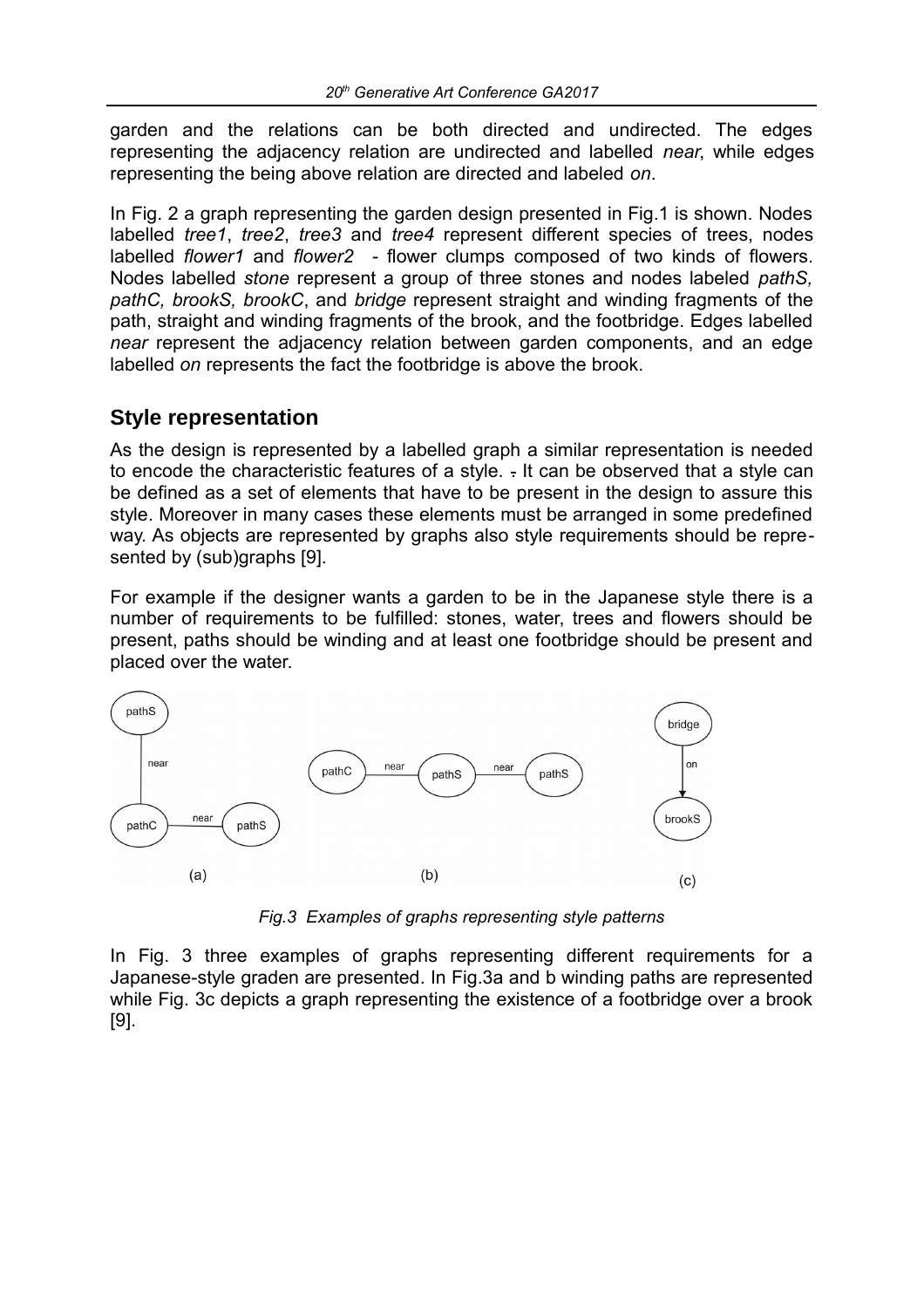#### **4. Evolutionary Operators on Graphs**

As it has been mentioned, in this paper designed objects are represented by labelled and directed graphs. To use such a representation in an evolutionary design system a number of elements of this system must be defined. The genetic operators (usually a crossover and a mutation) constitute the fundamental element of an evolutionary algorithm. As in this paper a non-standard representation is used, also new genetic operators have to be defined.

The graph based equivalent of a standard crossover operator requires establishing subgraphs that would be exchanged during the process of evolution. When a crossover is performed on two selected graphs, G and H, the subgraphs g and h, respectively, are selected in these graphs. Then each subgraph is removed from a graph and inserted into the second one. As a result two new graphs are generated. However there may exist edges connecting nodes belonging to a chosen subgraph with nodes which do not belong to it. Such edges are called embedding of a subgraph. So removing a subgraph from a graph and placing it in another one requires a method allowing for proper re-connection of these edges. The underlying idea is that all edges should be re-connected to nodes similar to those they were connected to in the graph from which they were removed. There is probably more than one possibility of defining similarity of nodes.

In this paper a similarity-like relation is used. The definition of this relation is based upon the assumption that graphs selected for crossover code designs consisting of parts with similar or even identical functions (even if these parts have a different internal structure, material or/and geometrical properties). Thus we can define the similarity on the basis of the node and edge labels.

It is important to notice however that the graphs to be crossed over and their respective subgraphs are selected during the execution of the evolutionary algorithms so the embedding transformations cannot be defined a priori (as it is in graph grammars. The idea behind the algorithm that generates automatically such an embedding transformation is to preserve the relations between the nodes as much as possible, i.e. to connect each edge removed from one graph to a node in the second graphs that represents the same or similar object (i.e. has the same label).

In addition to dealing with the graph embedding problem in case of using the evolutionary process to generate designs adhering to a particular style an additional step must be performed. During the process of selecting subgraphs in graphs to be crossed over it is possible that the patterns representing style requirements will be broken. As the result new graphs generated by the genetic operator could not represent designs in a required style. To prevent such a situation we introduce the notion of an unbreakable subgraph. An unbreakable subgraph is a subgraph which represents a predefined requirement, for example a style component. At the outset of a design process a set of unbreakable subgraphs associated with a given style is specified. Then in each graph G representing a design all unbreakable subgraphs are found and stored together with their position in the design in a set  $B<sub>G</sub>$ .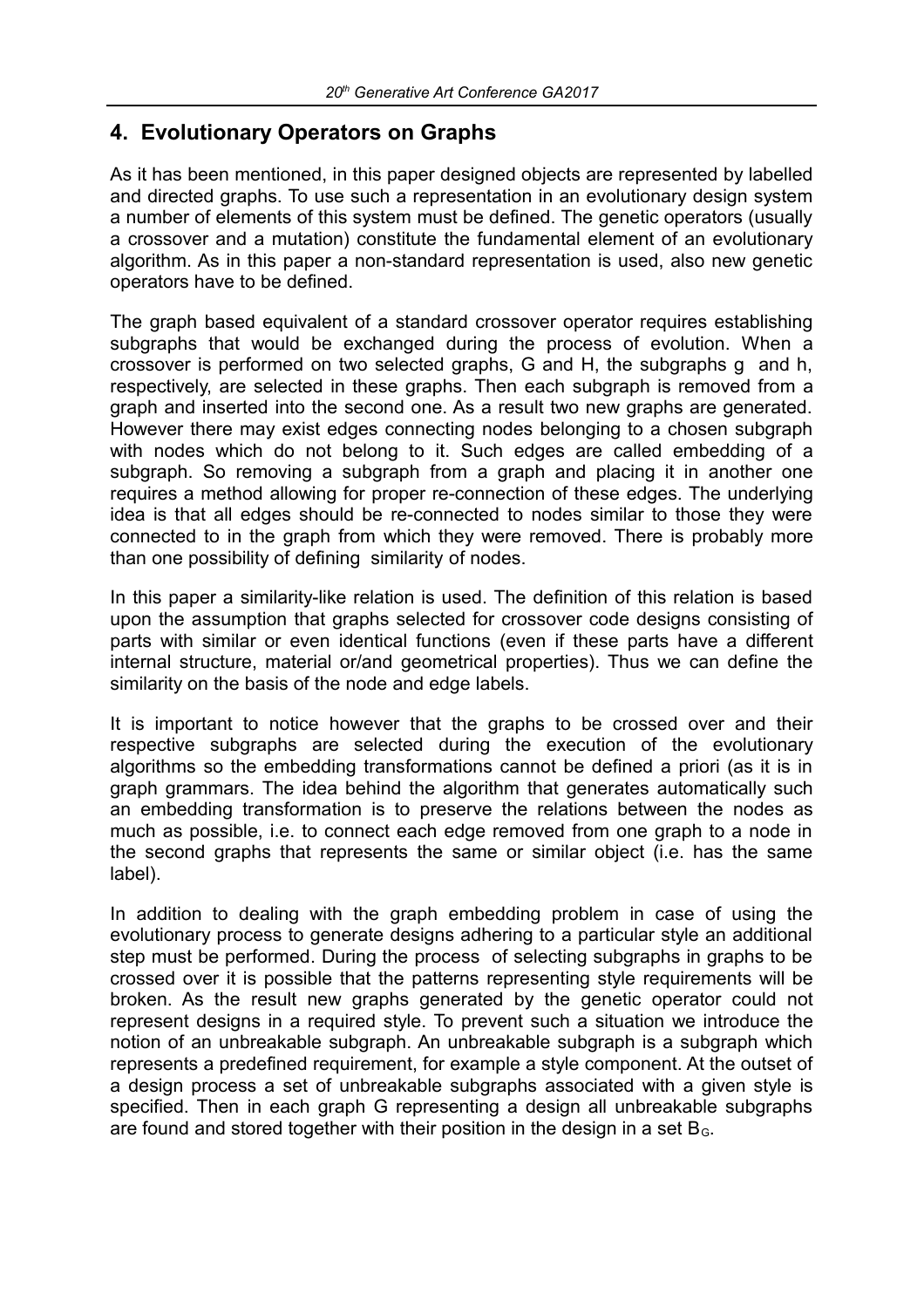After selecting two graphs G and H to be crossed over its subgraphs g and h are selected. In the first step a starting node *v* is selected in graph G and a similar node *w* is selected in graph H. Then two numbers, *i* and *j*, are randomly chosen for the size of the subgraphs in both G and H. Then in graph G starting from node *v* we select adjacent nodes until the subgraph built reaches *i* nodes. Each time a node *x* is selected in G to be added to the subgraph g it is checked against the set  $B<sub>G</sub>$  to verify if it belongs to any of the unbreakable patterns. If no, it is added to subgraph g and the selection of the subsequent node is performed. If node *x* belongs to some pattern either the whole pattern has to be added to subgraph g being generated or none of its nodes. This decision is based on the size of the subgraph. If adding the whole pattern would not exceed the selected size *i* of subgraph g it can be added, otherwise node *x* is not added to subgraph g and the selection process is continued. If the whole pattern is added to g it is also added to the set of unbreakable patterns  $B<sub>a</sub>$  associated with g and removed from set  $B<sub>G</sub>$  associated with G. Similarly in graph H a subgrah is built starting from node *w*. As a result we obtain two subgraphs, g and h and at the same time two sets of unbreakable patterns  $B<sub>q</sub>$  and  $B<sub>h</sub>$ .

Formally, a crossover operator *cx* is defined as a 6-tuple (G, H, g, h, T, U), where G, H, g, h are graphs and their subgraphs, respectively. The crucial elements of this operator are T and U that are called embedding transformations, i.e., they describe how edges of the embedding are to be re-connected. They are sets of pairs of the form (n, n'), where n denotes a node to which an edge was assigned originally and n' - the one to which it will be assigned in a new graph.



*Fig.4 A graph G with depicted unbreakable subgraphs and selected subgraph g*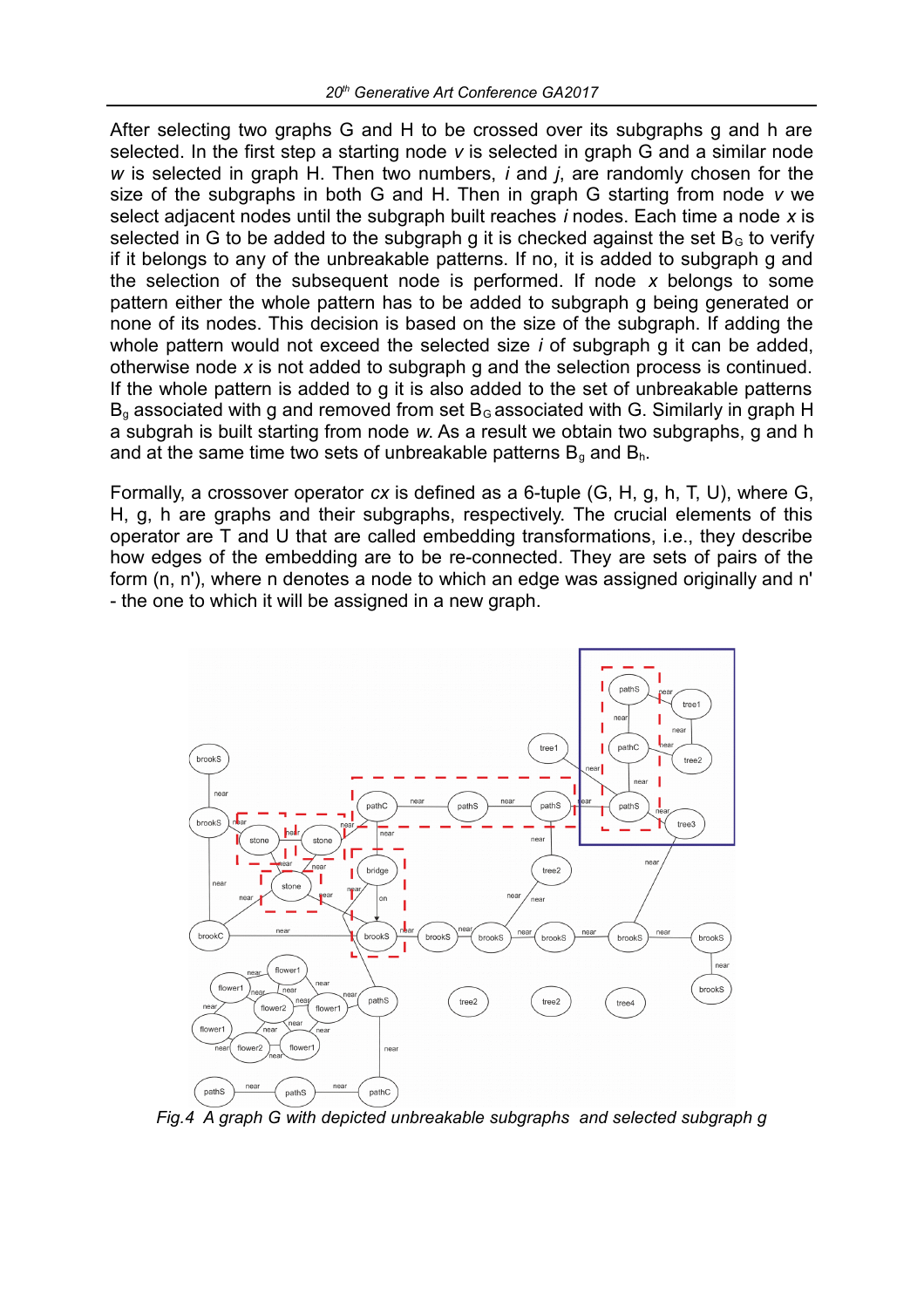As the result of the crossover we obtain two graphs G' and H'. Graph G' is constructed in such a way that it contains all nodes and edges remaining from G after removing g, all nodes and edges from h and edges connecting nodes from G-g and h obtained by applying transformation T. Moreover the set  $B<sub>G</sub>$  is obtained by summing sets  $B<sub>G</sub>$  and  $B<sub>h</sub>$ . In an identical way graph H' is constructed from H-h and g and set  $B_H$  from sets  $B_H$  and  $B_G$ 

As we have sets of patterns associated with newly generated graphs we can easily verify if each of the sets contains all required patterns. In this way we are able to evaluate the fitness of the object represented by such a graph by calculating the percentage of patterns present.



*Fig.5 A graph H representing another garden with subgraph h*

In Figs. 4 and 5 two graphs, G and H respectively, are depicted. On both of them some of the unbreakable subgraphs representing style patterns are marked by red dashed lines and subgraphs g and h selected for the crossover operation are marked with thick blue lines. Both graphs represent gardens designed in the Japanese style. In the first graph (Fig. 4) the selected subgraph contains one of the unbreakable patterns, while in the second one no style pattern belongs to the selected subgraph. After the crossover two new graphs are constructed according to the method described above.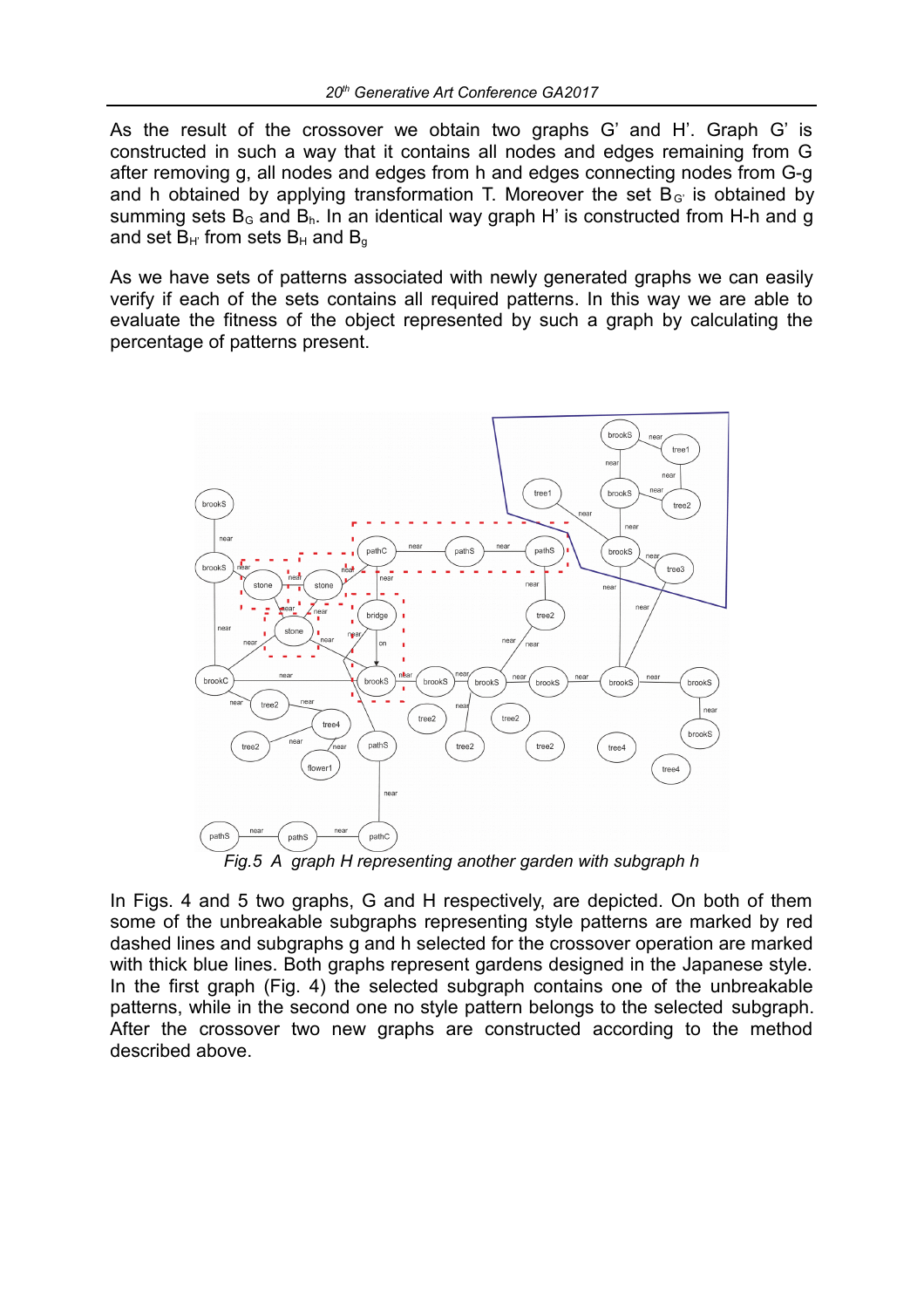

*Fig.6 Gardens represented by graphs from Figs. 4 and 5 (top row) and gardens represented by graphs obtained after crossover operation (bottom row)*

In Fig.6, top row gardens represented by graphs G and H are depicted, while in the bottom row gardens represented by the graphs after crossover are presented. It can be observed that as the subgraph h contains more nodes representing trees than subgraph g after the crossover one of the new gardens has a tree added to it. The path in the top right garden has also been replaced by an extension of the brook. It has to be noted that although in this case both resulting garden designs are in the Japanese style, it is possible that as the result of crossover the new designs may not follow all requirements of a given style. At the same time associating with each graph a set of style patterns makes it relatively easy to rapidly establish which patterns are missing and correct it.

# **5. Conclusion**

In the proposed approach a graph is used as a genotype and equivalents of standard genetic operators are defined on graphs. These operators are more complex than standard binary ones but they provide us with benefits like the possibility of coding relationships between components of an artefact and ability to introduce structural changes which compensate for it. The strongest point of a graphbased representation is its ability to represent in a uniform way all types of relations and objects and to be able to preserve some required characteristics of the design.

In this paper such characteristics are related to the style of the object but in future we plan to investigate the possibility of applying such an approach to other features. It could be used to preserve some parts of the design that is considered optimal and allow only for the improvement of the remaining parts of the design. It is also a